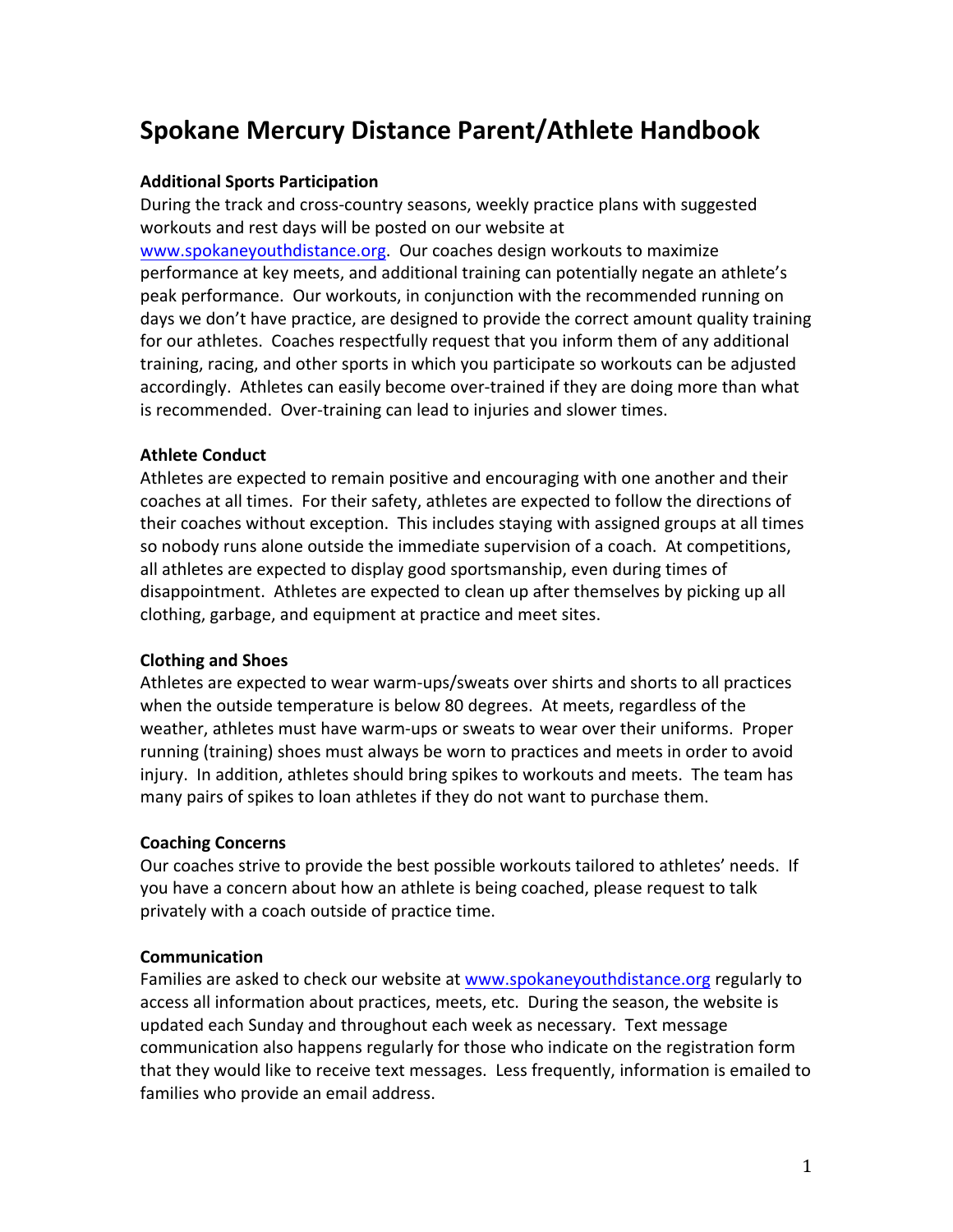### **Fundraising**

A goal of our nonprofit organization, Spokane Youth Distance Team, is to provide individual athletes and teams with opportunities to compete at the highest levels for which they qualify within the USATF Junior Olympics program. Families are expected to participate in at least one fundraising event during the track and/or cross-country seasons. Participation may include making a monetary donation. All money generated through fundraising will be dedicated to assisting athletes with travel expenses.

#### **Health Concerns**

Please make sure your registration form includes any special health needs, concerns, medications, or special considerations we need to make for your athlete. If an athlete's health status changes during the season, parents are expected to inform coaches of the change in a timely matter to ensure athlete safety.

#### **Hydration**

Distance runners need proper hydration. During the season, it is important to continually drink water, even on days when it is cold outside or when you might not be running. Athletes are encouraged to bring water bottles to practices.

#### **Nutrition**

Participation in endurance sports is enhanced by routinely eating a balanced, healthy diet. Young athletes should be aware that their diet can impact their athletic performance. At the same time, athletes should maintain a balanced perspective that occasional treats are perfectly acceptable as long as the majority of food they consume is healthy. Coaches will provide athletes with pre-race nutrition advice when appropriate. If you have specific questions or concerns related to nutrition, please contact your medical provider or speak with head coach Chris Lewis, who is a medical practitioner. 

## **Parent Conduct**

During practices, parents are welcome to encourage athletes. Parents may also participate in workouts with the athletes. It is expected that parents who attend or participate in practices remain 100% positive with all coaches and athletes and refrain from providing medical or coaching advice to athletes. If parents have questions or suggestions about coaching or specific workouts, they should speak with a coach outside of practice time.

## **Participation**

Spokane Mercury Distance is a competitive club and is oriented toward providing highquality coaching to young distance runners willing to train to the best of their ability for the purpose of improving. To compete as part of Mercury Distance, athletes must fully participate in practices and meets to the best of their ability. Participation includes warming up, working out, racing, and cooling down with the team. If you need to miss practice, please inform a coach ahead of time if possible.